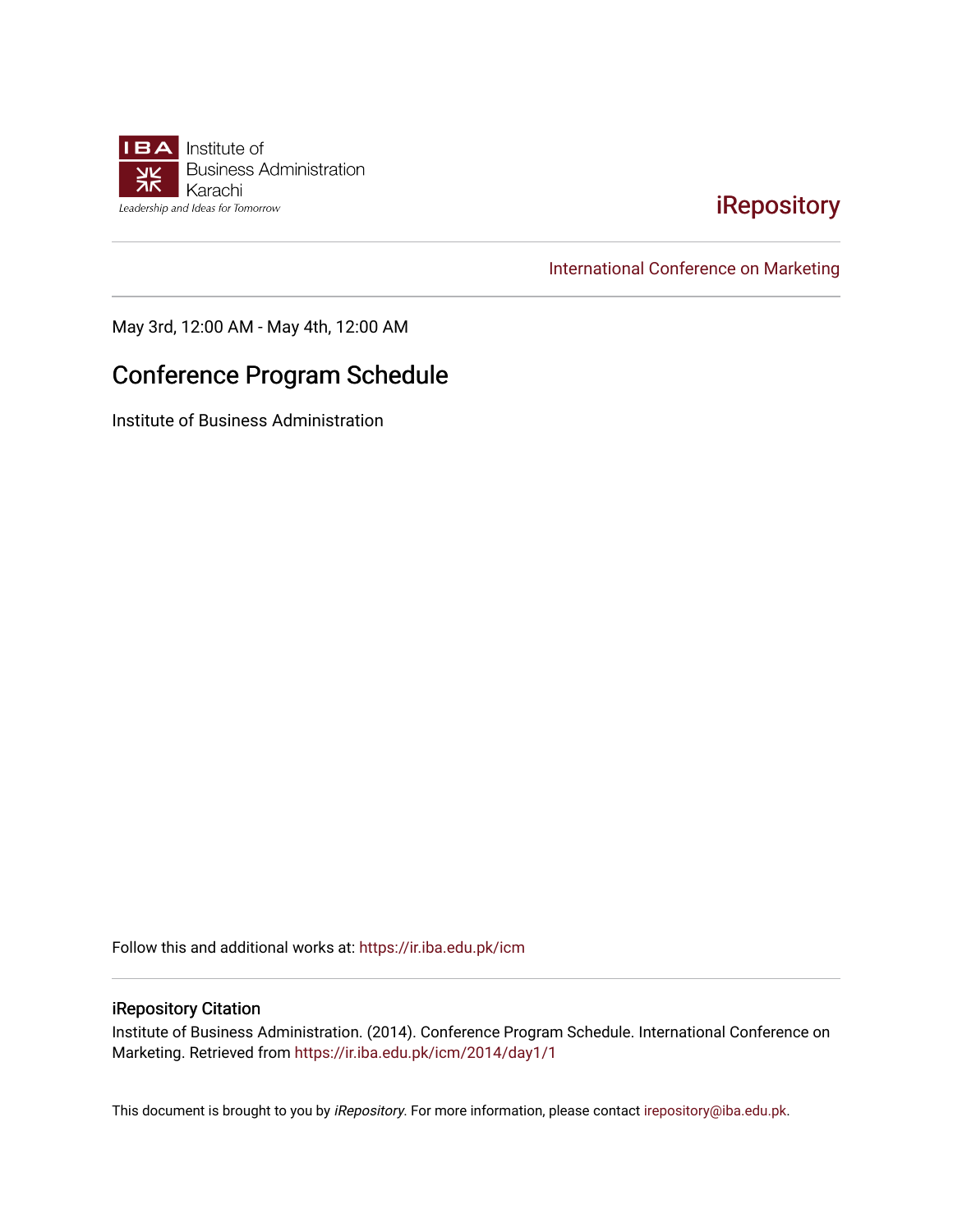## **Conference Program Flow**

| IBAICM2014 - Day 1: Saturday, May 3, 2014 |                                                                                                                                                                                                                                                                                                                                                                                                                                                                                      |                              |  |
|-------------------------------------------|--------------------------------------------------------------------------------------------------------------------------------------------------------------------------------------------------------------------------------------------------------------------------------------------------------------------------------------------------------------------------------------------------------------------------------------------------------------------------------------|------------------------------|--|
| 09:00-11:00                               | Session 1: Inaugural Session                                                                                                                                                                                                                                                                                                                                                                                                                                                         | <b>G&amp;T</b><br>Auditorium |  |
| 09:00-09:05                               | Recitation of the Holy Quran by Hasan Ashraf                                                                                                                                                                                                                                                                                                                                                                                                                                         |                              |  |
| 09:05-09:20                               | Welcome Address by Conference Convener IBAICM 2014, Ms. Yasmin Zafar                                                                                                                                                                                                                                                                                                                                                                                                                 |                              |  |
| 09:20-10:00                               | Address by Keynote Speaker, Dr. Hartmut Holzmuller, Chair Marketing Department, Dortmund<br>University, Germany.<br>"Market Driven or Market Driving: what can we learn from Starbucks, IKEA, and PUMA to<br>increase firm performance?"                                                                                                                                                                                                                                             |                              |  |
| 10:00-10:20                               | Address by Chief Guest, Begum Laila Sarfaraz, Philanthropist and Ex-President of APWA                                                                                                                                                                                                                                                                                                                                                                                                |                              |  |
| 10:20-10:40                               | Address by Dean & Director IBA, Dr. Ishrat Husain                                                                                                                                                                                                                                                                                                                                                                                                                                    |                              |  |
| 10:40-11.00                               | Plaque distribution by Associate Dean Business Administration IBA, Dr. Mohammad Nishat                                                                                                                                                                                                                                                                                                                                                                                               |                              |  |
| 11.00-11:30                               | <b>Tea and Refreshments</b>                                                                                                                                                                                                                                                                                                                                                                                                                                                          |                              |  |
| 11:30-13:30                               | Session 2: Corporate Session                                                                                                                                                                                                                                                                                                                                                                                                                                                         | <b>G&amp;T</b><br>Auditorium |  |
| 11.30-11:50                               | Address by Keynote Speaker, Dr. Khurram Sharif, Associate Professor of Marketing, Qatar<br>University (via video conferencing from Qatar)<br>"Consumer Behavior Paradigm Shifts"                                                                                                                                                                                                                                                                                                     |                              |  |
| 12.00-12.45                               | Panel discussion on "Marketing to the Millennials"<br>Moderator: Mr. Qashif Effendi, Abu Dhabi National Industrial Projects, UAE<br>Panel Members:<br>Ms. Yasmin Hyder, CEO of New World Concepts<br>Mr. Jamil Mughal, Marketing Director at Mc Donalds<br>Mr. Taher A. Khan, Chairman and Founder of Interflow Group of Companies<br>Mr. Omer Abedin, Principle Consultant at Brand Hotline Inc.<br>Ms. Arshy Ahmad, former General Manager for L'Oreal Professional Salon Division |                              |  |
| 12.45-13.15                               | <b>Q&amp;A</b>                                                                                                                                                                                                                                                                                                                                                                                                                                                                       |                              |  |
| 13:15-13:30                               | Vote of Thanks & Plaque Distribution by Conference Convener, Ms. Yasmin Zafar                                                                                                                                                                                                                                                                                                                                                                                                        |                              |  |
| 13:30-14:30                               | Lunch & Prayer Break                                                                                                                                                                                                                                                                                                                                                                                                                                                                 |                              |  |
| 14:30-17:00                               | <b>Session 3: Parallel Sessions</b>                                                                                                                                                                                                                                                                                                                                                                                                                                                  | Seminar<br><b>Rooms</b>      |  |
|                                           | <b>Advertising Session</b><br>Chaired by Dr. Zaki Rashidi                                                                                                                                                                                                                                                                                                                                                                                                                            | S4 1st Floor,<br>CED Bldg.   |  |
|                                           | <b>Consumer Behavior Session</b><br>Chaired by Dr. Zeenat Ismail                                                                                                                                                                                                                                                                                                                                                                                                                     | S5 2nd Floor,<br>CED Bldg.   |  |
|                                           | <b>Brand Management Session</b><br>Chaired by Dr. Shahzad Amin                                                                                                                                                                                                                                                                                                                                                                                                                       | S6 Tabba Block               |  |
|                                           | Address by Respective Session Chair and Plaque Distribution                                                                                                                                                                                                                                                                                                                                                                                                                          |                              |  |
| 17:00                                     | <b>Tea and Refreshments</b>                                                                                                                                                                                                                                                                                                                                                                                                                                                          |                              |  |
| 19:00                                     | <b>Musical and Theatrical Performance- IBA Students</b>                                                                                                                                                                                                                                                                                                                                                                                                                              | <b>G &amp;T Auditorium</b>   |  |
| 20:00-22:00                               | Conference Gala Dinner IBA Main Campus                                                                                                                                                                                                                                                                                                                                                                                                                                               |                              |  |